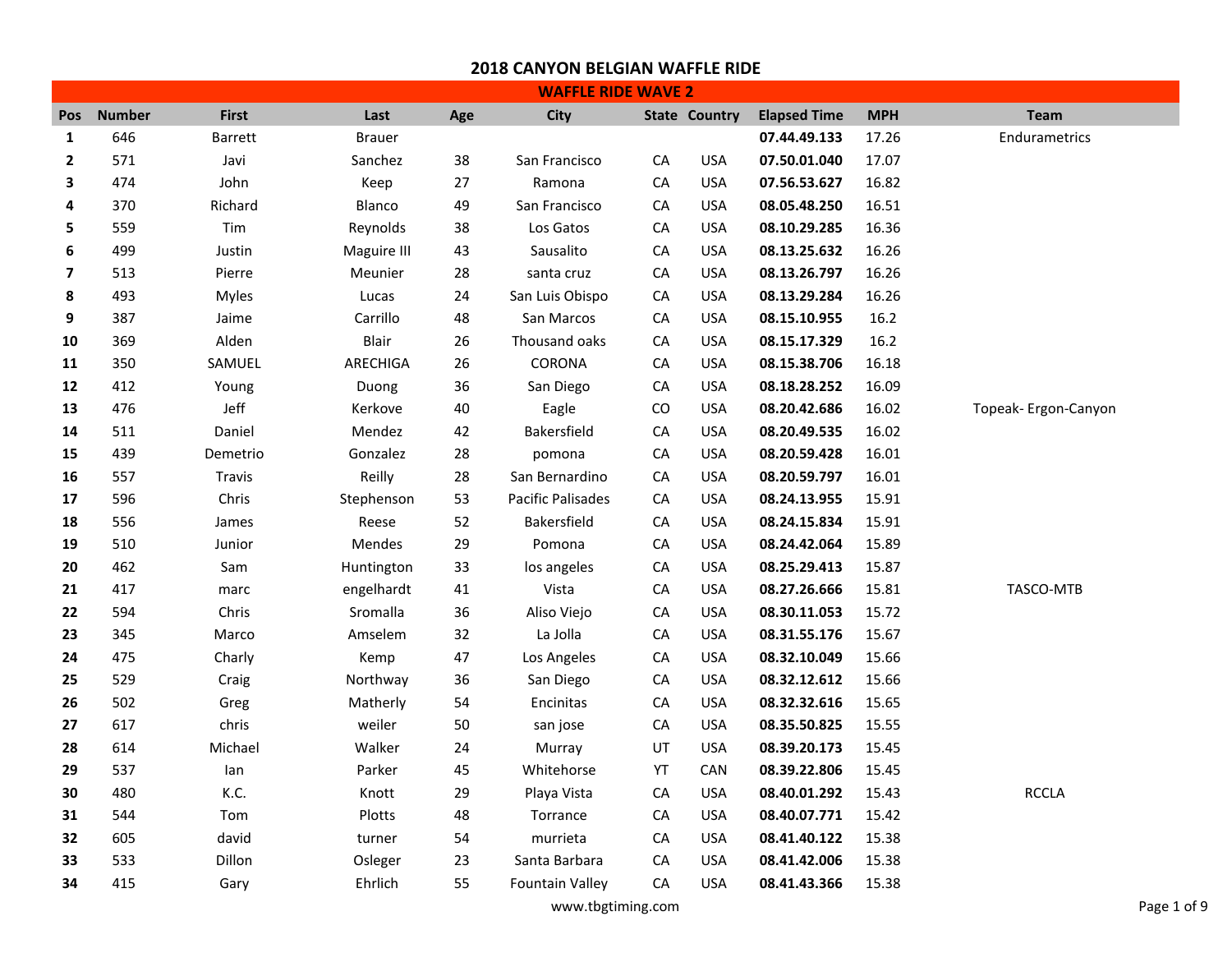|     |               |              |                |        | <b>WAFFLE RIDE WAVE 2</b> |            |                      |                     |            |                            |
|-----|---------------|--------------|----------------|--------|---------------------------|------------|----------------------|---------------------|------------|----------------------------|
| Pos | <b>Number</b> | <b>First</b> | Last           | Age    | City                      |            | <b>State Country</b> | <b>Elapsed Time</b> | <b>MPH</b> | <b>Team</b>                |
| 35  | 348           | Mark         | Anolik         | 51     | Santa Cruz                | CA         | <b>USA</b>           | 08.42.00.305        | 15.37      | I signed up for what?      |
| 36  | 366           | Simon        | <b>Bibeau</b>  | 51     | Huntington Beach          | CA         | <b>USA</b>           | 08.43.14.814        | 15.33      |                            |
| 37  | 481           | Kit          | Knox           | 39     | San Diego                 | CA         | <b>USA</b>           | 08.43.15.297        | 15.33      |                            |
| 38  | 400           | <b>Brian</b> | Davis          | 37     | Huntington Beach          | CA         | <b>USA</b>           | 08.43.23.383        | 15.33      |                            |
| 39  | 629           | alexander    | yannone        | 49     | Huntington Beach          | CA         | <b>USA</b>           | 08.43.23.739        | 15.33      |                            |
| 40  | 592           | Jeffrey      | Sousa          | 38     | Costa Mesa                | CA         | <b>USA</b>           | 08.49.34.596        | 15.15      |                            |
| 41  | 593           | Michael      | Sowinski       | 50     | Carlsbad                  | CA         | <b>USA</b>           | 08.51.05.332        | 15.1       |                            |
| 42  | 647           | Stan         | Takashima      |        |                           |            |                      | 08.51.05.750        | 15.1       |                            |
| 43  | 606           | John         | Tzinberg       | 51     | Corona Del Mar            | CA         | <b>USA</b>           | 08.52.53.496        | 15.05      |                            |
| 44  | 419           | <b>Bram</b>  | Estes          | 45     | Newbury Park              | CA         | <b>USA</b>           | 08.53.48.419        | 15.03      |                            |
| 45  | 640           | Josh         | Patterson      |        |                           |            | <b>USA</b>           | 08.56.22.286        | 14.96      | Canyon Media               |
| 46  | 625           | Donald       | Winkle         | 57     | Santa Rosa                | CA         | <b>USA</b>           | 08.57.13.874        | 14.93      |                            |
| 47  | 438           | Fernando     | Gonzales       | 43     | Bakersfield               | CA         | <b>USA</b>           | 08.59.27.638        | 14.87      |                            |
| 48  | 519           | Jason        | Moyer          | 44     | Bend                      | OR         | <b>USA</b>           | 08.59.36.240        | 14.87      |                            |
| 49  | 554           | Khoi         | Do             |        |                           |            |                      | 09.02.36.277        | 14.78      |                            |
| 50  | 653           | Nick         | Steel          | 48     | <b>Emerald Hills</b>      | CA         | <b>USA</b>           | 09.05.34.124        | 14.7       |                            |
| 51  | 551           | JT           | Quann          | 46     | <b>West Des Moines</b>    | IA         | <b>USA</b>           | 09.08.14.553        | 14.63      | <b>Magic City Rouleurs</b> |
| 52  | 497           | Donald       | Mackey         | 50     | Alamo                     | CA         | <b>USA</b>           | 09.08.48.987        | 14.62      |                            |
| 53  | 490           | Scott        | Logue          | 56     | lake Bluff                | IL.        | <b>USA</b>           | 09.10.17.355        | 14.58      |                            |
| 54  | 418           | Andrey       | Esipov         | $31\,$ | Kenmore                   | WA         | <b>USA</b>           | 09.10.17.869        | 14.58      |                            |
| 55  | 455           | Michael      | Hodges         | 56     | San Diego                 | CA         | <b>USA</b>           | 09.12.00.336        | 14.53      | <b>Descenders</b>          |
| 56  | 607           | Ric          | Van Der Linden | 52     | <b>TEMECULA</b>           | CA         | <b>USA</b>           | 09.12.00.655        | 14.53      |                            |
| 57  | 464           | Yoshinori    | Irie           | 47     | Osaka                     | <b>UNK</b> | <b>JPN</b>           | 09.12.18.342        | 14.52      |                            |
| 58  | 486           | Benjamin     | Lauer          | 32     | Redondo Beach             | CA         | <b>USA</b>           | 09.12.41.995        | 14.51      |                            |
| 59  | 572           | John         | Sarkisian      | 59     | San Diego                 | CA         | <b>USA</b>           | 09.14.37.973        | 14.46      | San Diego Bicycle Club     |
| 60  | 362           | Kurtis       | bennett        | 50     | San Diego                 | CA         | <b>USA</b>           | 09.15.52.558        | 14.43      |                            |
| 61  | 420           | Mike         | Sleeter        |        |                           |            |                      | 09.17.03.352        | 14.4       |                            |
| 62  | 563           | Nigel        | Rodgers        | 55     | San Diego                 | CA         | <b>USA</b>           | 09.18.04.158        | 14.37      |                            |
| 63  | 521           | Ryan         | Nathman        | 39     | <b>Manitou Springs</b>    | CO         | <b>USA</b>           | 09.19.05.134        | 14.35      |                            |
| 64  | 516           | Bernard      | Molloy         | 42     | Temecula                  | CA         | <b>USA</b>           | 09.21.45.163        | 14.28      |                            |
| 65  | 380           | Timothy      | Brown          | 50     | Albuquerque               | ΝM         | <b>USA</b>           | 09.21.46.242        | 14.28      |                            |
| 66  | 433           | Trevor       | Gerhardt       | 49     | Carlsbad                  | CA         | <b>USA</b>           | 09.24.16.804        | 14.22      |                            |
| 67  | 461           | Daniel       | Hunt           | 45     | San Francisco             | CA         | <b>USA</b>           | 09.25.02.563        | 14.2       |                            |
| 68  | 553           | Steven       | Quartz         | 54     | Malibu                    | CA         | <b>USA</b>           | 09.26.02.147        | 14.17      |                            |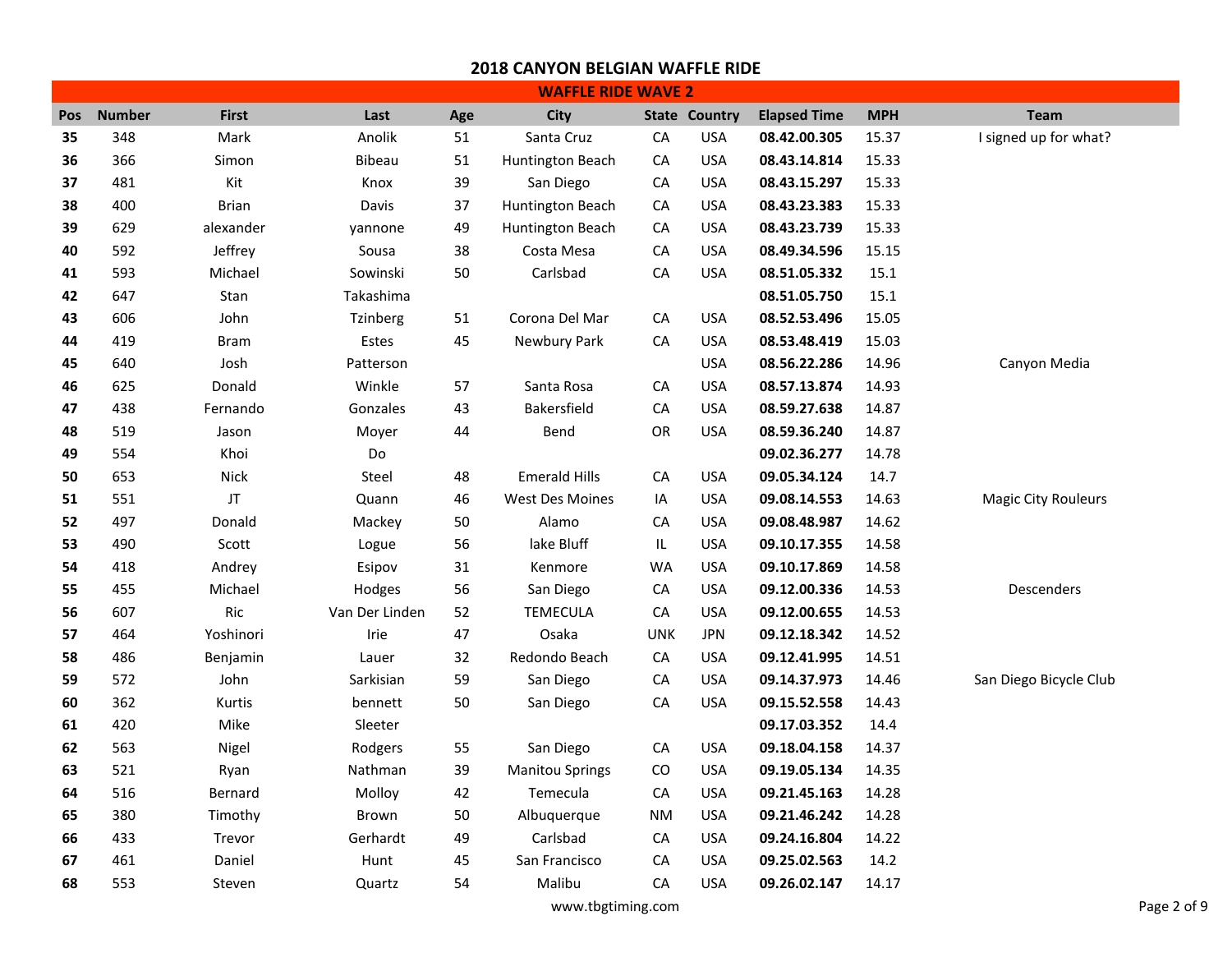|     |               |                 |                 |     | <b>WAFFLE RIDE WAVE 2</b> |            |                      |                     |            |                            |
|-----|---------------|-----------------|-----------------|-----|---------------------------|------------|----------------------|---------------------|------------|----------------------------|
| Pos | <b>Number</b> | <b>First</b>    | Last            | Age | City                      |            | <b>State Country</b> | <b>Elapsed Time</b> | <b>MPH</b> | <b>Team</b>                |
| 69  | 416           | Daniel          | Eitman          | 45  | Irvine                    | CA         | <b>USA</b>           | 09.29.43.586        | 14.08      |                            |
| 70  | 376           | Gilles          | <b>Brochard</b> | 44  | CARLSBAD                  | CA         | <b>USA</b>           | 09.29.47.375        | 14.08      | <b>TASCO MTB</b>           |
| 71  | 477           | Patrick         | Kerwin          | 58  | Redwood City              | CA         | <b>USA</b>           | 09.35.25.847        | 13.94      |                            |
| 72  | 579           | Bill            | Sewell          | 44  | <b>Pacific Palisades</b>  | CA         | <b>USA</b>           | 09.35.28.335        | 13.94      |                            |
| 73  | 602           | Mike            | tomin           | 27  | Carlsbad                  | CA         | <b>USA</b>           | 09.35.32.326        | 13.94      |                            |
| 74  | 375           | Scott           | <b>Brihn</b>    | 49  | North Royalton            | OH         | <b>USA</b>           | 09.35.40.658        | 13.93      |                            |
| 75  | 349           | Aaron           | Applebaum       | 38  | SANTA MONICA              | СA         | <b>USA</b>           | 09.36.54.236        | 13.91      |                            |
| 76  | 564           | <b>GILBERTO</b> | RODRIGUEZ       | 36  | <b>CHULA VISTA</b>        | ${\sf CA}$ | <b>USA</b>           | 09.37.34.853        | 13.89      |                            |
| 77  | 399           | Ivan            | Cruz Cornejo    | 24  | Chula Vista               | CA         | <b>USA</b>           | 09.37.35.285        | 13.89      |                            |
| 78  | 359           | Stuart          | Barrington      | 50  | Simi Valley               | ${\sf CA}$ | <b>USA</b>           | 09.38.52.856        | 13.86      |                            |
| 79  | 619           | Glen            | Wells           | 53  | Placentia                 | ${\sf CA}$ | <b>USA</b>           | 09.38.55.604        | 13.86      |                            |
| 80  | 398           | <b>TROY</b>     | CRADY           | 46  | <b>CHICAGO</b>            | IL         | <b>USA</b>           | 09.38.56.113        | 13.86      | MOX MULTISPORT             |
| 81  | 426           | Garrett         | Fountain        | 45  | San diego                 | CA         | <b>USA</b>           | 09.38.58.309        | 13.86      |                            |
| 82  | 111           | <b>STEVE</b>    | KURLAND         | 58  | <b>BOULDER</b>            | CO         | <b>USA</b>           | 09.38.58.708        | 13.86      |                            |
| 83  | 591           | Jonathan        | Sourkes         | 40  | San Diego                 | CA         | <b>USA</b>           | 09.38.58.730        | 13.86      |                            |
| 84  | 360           | Michael         | Basgall         | 44  | Torrance                  | CA         | <b>USA</b>           | 09.39.01.867        | 13.85      |                            |
| 85  | 338           | Heith           | Masters         | 42  | Eastlake                  | CA         | <b>USA</b>           | 09.40.55.632        | 13.81      |                            |
| 86  | 575           | Mike            | Scott           | 52  | Columbus                  | OН         | <b>USA</b>           | 09.41.03.896        | 13.81      |                            |
| 87  | 621           | Chase           | Wightman        | 29  | Los Angeles               | ${\sf CA}$ | <b>USA</b>           | 09.41.38.056        | 13.79      |                            |
| 88  | 467           | Chris           | Jacobson        | 48  | Boulder                   | CO         | <b>USA</b>           | 09.42.28.476        | 13.77      |                            |
| 89  | 500           | Dave            | Mas             | 47  | Carlsbad                  | CA         | <b>USA</b>           | 09.42.35.337        | 13.77      |                            |
| 90  | 365           | Quinton         | Berry           | 46  | Laguna Hills              | CA         | <b>USA</b>           | 09.42.37.001        | 13.77      |                            |
| 91  | 552           | Philip          | Quann           | 49  | Florence                  | ${\sf SC}$ | <b>USA</b>           | 09.42.39.398        | 13.77      | <b>Magic City Rouleurs</b> |
| 92  | 628           | Matthew         | Wright          | 45  | Cardiff by the sea        | CA         | USA                  | 09.44.38.507        | 13.72      |                            |
| 93  | 363           | Alan            | Bernier         | 48  | San Francisco             | CA         | <b>USA</b>           | 09.44.49.384        | 13.72      |                            |
| 94  | 501           | Geoff           | Mather          | 52  | Albuquerque               | ΝM         | <b>USA</b>           | 09.47.01.808        | 13.67      |                            |
| 95  | 570           | James           | Salatka         | 48  | Encinitas                 | ${\sf CA}$ | <b>USA</b>           | 09.47.33.986        | 13.65      |                            |
| 96  | 523           | Michael         | Nichol          | 54  | Cardiff                   | CA         | <b>USA</b>           | 09.48.09.458        | 13.64      |                            |
| 97  | 615           | Dave            | Wallis          | 45  | Hermosa Beach             | CA         | <b>USA</b>           | 09.49.05.803        | 13.62      |                            |
| 98  | 368           | Robert          | Binder          | 60  | Tustin                    | CA         | <b>USA</b>           | 09.49.06.504        | 13.62      |                            |
| 99  | 351           | Ziya            | Arik            | 43  | Laguna Beach              | CA         | <b>USA</b>           | 09.51.09.551        | 13.57      |                            |
| 100 | 393           | John            | Clinkinbeard    | 54  | San Clemente              | CA         | <b>USA</b>           | 09.51.18.222        | 13.57      |                            |
| 101 | 565           | Todd            | Rodriguez       | 50  | San Clemente              | CA         | <b>USA</b>           | 09.53.09.043        | 13.52      |                            |
| 102 | 484           | Jason           | Kummer          | 35  | Pasadena                  | CA         | <b>USA</b>           | 09.53.20.188        | 13.52      |                            |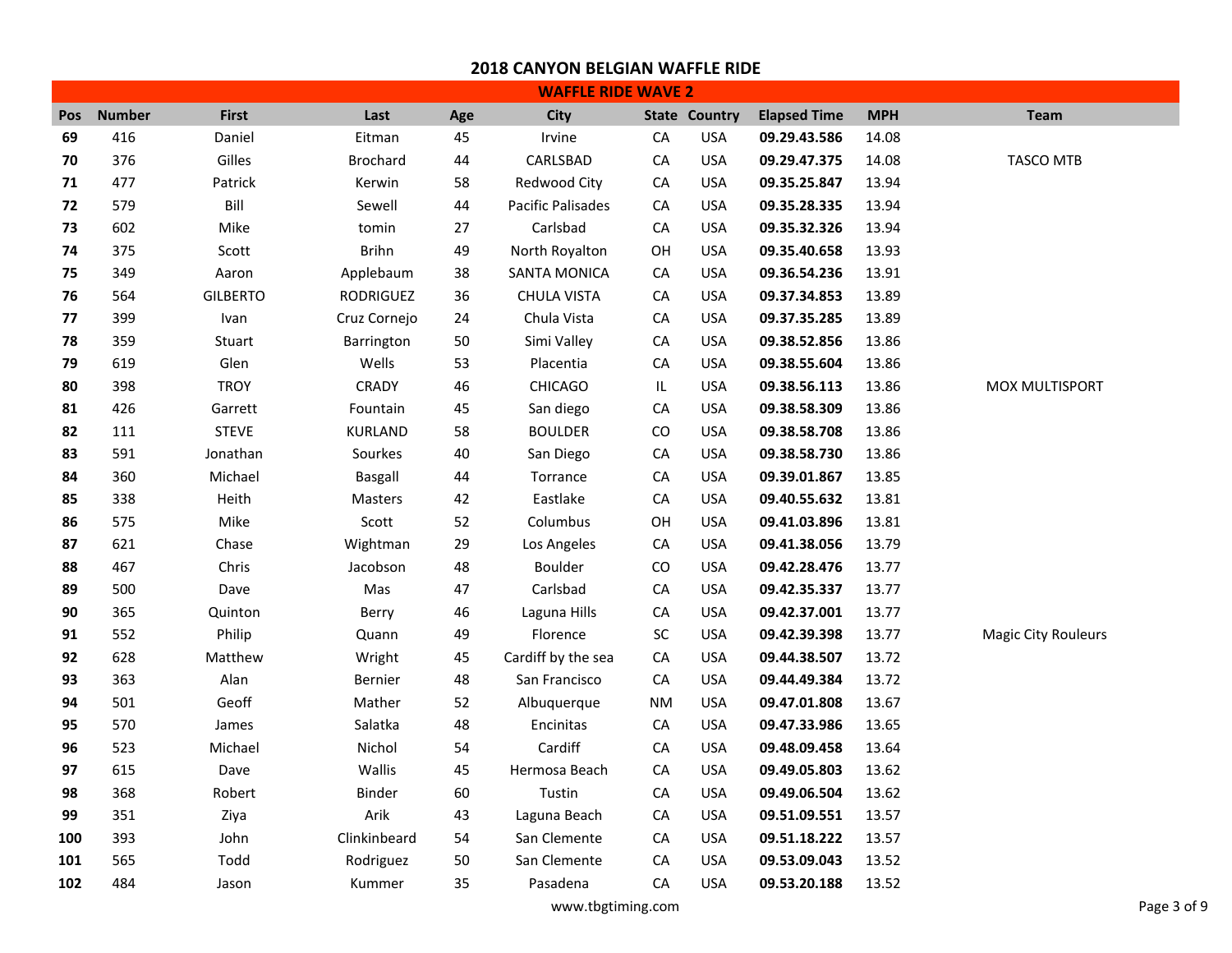|            | <b>WAFFLE RIDE WAVE 2</b> |              |                |     |                      |            |                      |                     |            |                       |  |  |
|------------|---------------------------|--------------|----------------|-----|----------------------|------------|----------------------|---------------------|------------|-----------------------|--|--|
| <b>Pos</b> | <b>Number</b>             | <b>First</b> | Last           | Age | City                 |            | <b>State Country</b> | <b>Elapsed Time</b> | <b>MPH</b> | <b>Team</b>           |  |  |
| 103        | 603                       | William      | Toth           | 53  | Studio City          | ${\sf CA}$ | <b>USA</b>           | 09.55.07.106        | 13.48      |                       |  |  |
| 104        | 441                       | Christopher  | Graves         | 52  | <b>PVP</b>           | ${\sf CA}$ | <b>USA</b>           | 09.55.08.375        | 13.48      |                       |  |  |
| 105        | 515                       | Rick         | Minnick        | 58  | Carlsbad             | CA         | <b>USA</b>           | 09.57.06.475        | 13.43      |                       |  |  |
| 106        | 401                       | Daniel       | Davisson       | 58  | Placentia            | ${\sf CA}$ | <b>USA</b>           | 09.57.13.871        | 13.43      |                       |  |  |
| 107        | 377                       | <b>Brook</b> | <b>Brouha</b>  | 45  | San Diego            | ${\sf CA}$ | <b>USA</b>           | 09.57.25.727        | 13.43      |                       |  |  |
| 108        | 604                       | Eric         | Trageser       | 51  | Los Angeles          | CA         | <b>USA</b>           | 09.57.40.496        | 13.42      |                       |  |  |
| 109        | 530                       | Denis        | O'Meally       | 42  | Pasadena             | ${\sf CA}$ | <b>USA</b>           | 09.58.41.282        | 13.4       | <b>RCCLA</b>          |  |  |
| 110        | 488                       | Alexander    | Leu            | 35  | La Crescenta         | CA         | <b>USA</b>           | 09.58.41.760        | 13.4       | <b>RCCLA</b>          |  |  |
| 111        | 560                       | lan          | Richer         | 42  | Altadena             | ${\sf CA}$ | <b>USA</b>           | 09.59.58.621        | 13.37      |                       |  |  |
| 112        | 531                       | Casey        | OBrien         | 53  | Corralitos           | ${\sf CA}$ | <b>USA</b>           | 10.00.52.786        | 13.35      |                       |  |  |
| 113        | 582                       | Jeff         | Sigua          | 38  | San Diego            | СA         | <b>USA</b>           | 10.03.48.609        | 13.29      |                       |  |  |
| 114        | 390                       | Avery        | Chazen         | 54  | SAN DIEGO            | ${\sf CA}$ | <b>USA</b>           | 10.03.52.891        | 13.28      |                       |  |  |
| 115        | 436                       | Colin        | Gilbert        | 46  | Freedom              | ${\sf CA}$ | <b>USA</b>           | 10.05.45.174        | 13.24      |                       |  |  |
| 116        | 444                       | Jeff         | Gust           | 50  | <b>Beverly Hills</b> | ${\sf CA}$ | <b>USA</b>           | 10.06.17.971        | 13.23      |                       |  |  |
| 117        | 498                       | Fred         | Mackey         | 30  | Hermosa Beach        | ${\sf CA}$ | <b>USA</b>           | 10.06.28.001        | 13.23      |                       |  |  |
| 118        | 446                       | Shane        | Hamman         | 40  | San Diego            | ${\sf CA}$ | <b>USA</b>           | 10.07.42.158        | 13.2       |                       |  |  |
| 119        | 386                       | Solomon      | Cantwell       | 40  | San Diego            | ${\sf CA}$ | <b>USA</b>           | 10.07.42.740        | 13.2       | I signed up for what? |  |  |
| 120        | 434                       | Jamieson     | Glenn          |     |                      |            |                      | 10.07.45.269        | 13.2       | Monster Media         |  |  |
| 121        | 383                       | Dave         | Callender      | 62  | Carlsbad             | ${\sf CA}$ | <b>USA</b>           | 10.08.42.734        | 13.18      |                       |  |  |
| 122        | 413                       | Sean         | Durkin         | 40  | San Diego            | CA         | <b>USA</b>           | 10.09.26.236        | 13.16      |                       |  |  |
| 123        | 536                       | <b>Bret</b>  | Parke          | 47  | Scottsdale           | AZ         | <b>USA</b>           | 10.11.15.121        | 13.12      |                       |  |  |
| 124        | 410                       | Chris        | Duda           | 25  | Hermosa Beach        | ${\sf CA}$ | <b>USA</b>           | 10.12.09.671        | 13.1       |                       |  |  |
| 125        | 343                       | William      | Alcorn         | 50  | Portland             | OR         | <b>USA</b>           | 10.12.27.766        | 13.1       |                       |  |  |
| 126        | 642                       | Jason        | Sumner         |     |                      |            | <b>USA</b>           | 10.12.29.055        | 13.1       | Canyon Media          |  |  |
| 127        | 491                       | Michael      | Louie          | 42  | Los Angeles          | ${\sf CA}$ | <b>USA</b>           | 10.12.33.845        | 13.1       |                       |  |  |
| 128        | 448                       | Greg         | <b>Harkins</b> | 44  | El Cajon             | ${\sf CA}$ | <b>USA</b>           | 10.12.34.647        | 13.1       |                       |  |  |
| 129        | 651                       | steven       | camacho        | 48  | manhattan beach      | СA         | <b>USA</b>           | 10.12.35.790        | 13.1       |                       |  |  |
| 130        | 540                       | James        | Paul           | 37  | Mission Viejo        | CA         | <b>USA</b>           | 10.12.35.954        | 13.1       |                       |  |  |
| 131        | 611                       | Poulson      | Wade           | 39  | San Diego            | СA         | <b>USA</b>           | 10.12.36.309        | 13.09      |                       |  |  |
| 132        | 585                       | Marek        | Skoczen        | 50  | <b>Thousand Oaks</b> | CA         | <b>USA</b>           | 10.12.40.188        | 13.09      |                       |  |  |
| 133        | 394                       | Gary         | Coleman        | 58  | Palos Verdes Estates | CA         | <b>USA</b>           | 10.13.32.039        | 13.08      |                       |  |  |
| 134        | 372                       | Alex         | Blumenfeld     | 24  | Davis                | СA         | <b>USA</b>           | 10.16.23.982        | 13.01      |                       |  |  |
| 135        | 424                       | Roger        | Fontes         | 52  | Henderson            | <b>NV</b>  | <b>USA</b>           | 10.17.07.978        | 13         | <b>Team Fontes</b>    |  |  |
| 136        | 626                       | bryan        | winters        | 46  | redondo beach        | CA         | <b>USA</b>           | 10.18.22.846        | 12.97      | <b>Team Moist</b>     |  |  |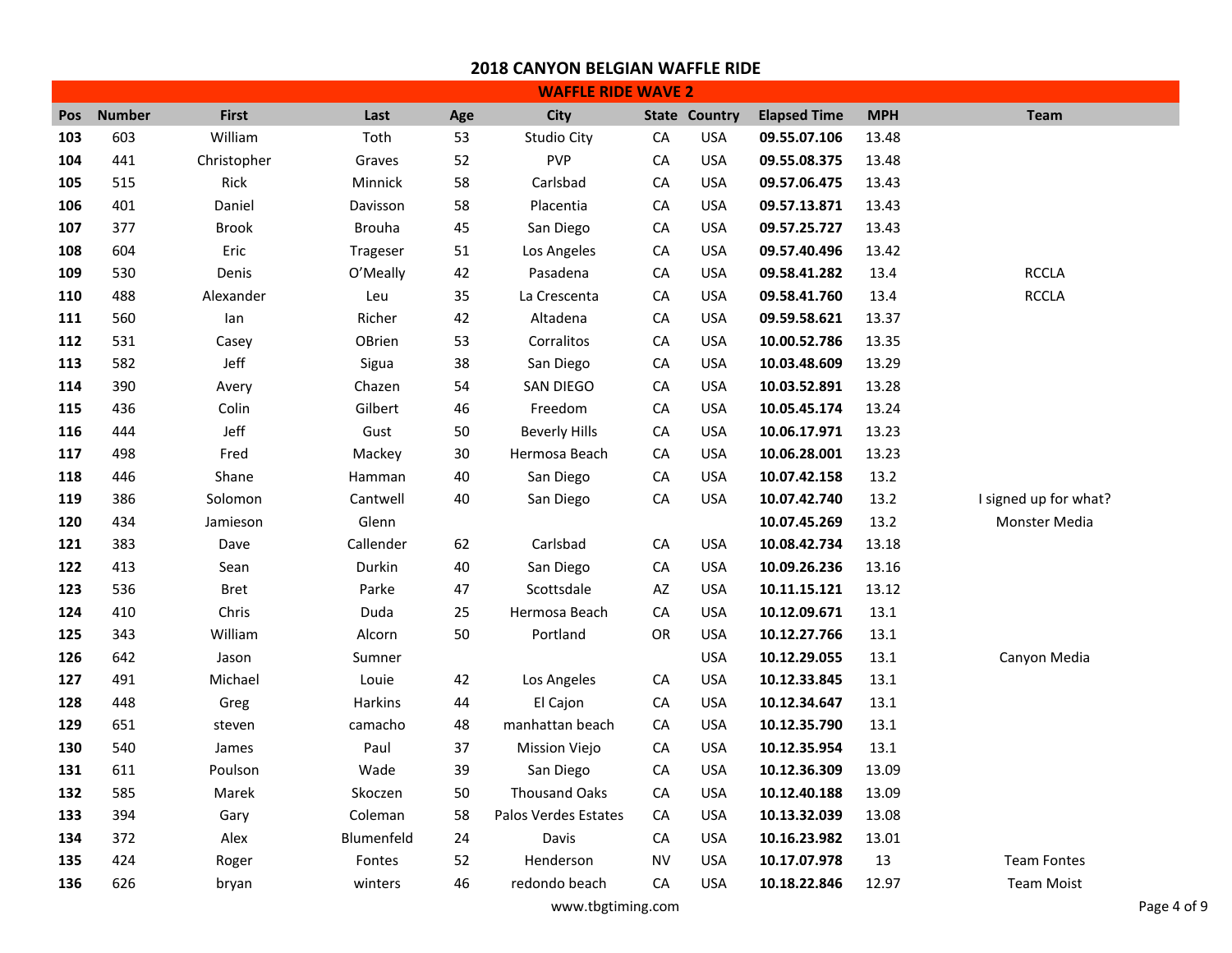|            |               |                |                  |     | <b>WAFFLE RIDE WAVE 2</b> |                                   |                      |                     |            |                                    |
|------------|---------------|----------------|------------------|-----|---------------------------|-----------------------------------|----------------------|---------------------|------------|------------------------------------|
| <b>Pos</b> | <b>Number</b> | <b>First</b>   | Last             | Age | City                      |                                   | <b>State Country</b> | <b>Elapsed Time</b> | <b>MPH</b> | <b>Team</b>                        |
| 137        | 612           | <b>Brad</b>    | Walker           | 42  | Redondo Beach             | CA                                | <b>USA</b>           | 10.18.23.108        | 12.97      |                                    |
| 138        | 508           | barry          | mcwilliams       | 47  | los angeles               | ${\sf CA}$                        | <b>USA</b>           | 10.18.24.837        | 12.97      |                                    |
| 139        | 482           | Richard        | Kowalczyk        | 48  | <b>Spanish Springs</b>    | NV                                | <b>USA</b>           | 10.20.31.589        | 12.93      |                                    |
| 140        | 460           | todd           | huckins          | 58  | Rancho Santa Fe           | СA                                | <b>USA</b>           | 10.21.27.115        | 12.91      |                                    |
| 141        | 473           | Charlie        | Karstrom         | 30  | Encinitas                 | СA                                | <b>USA</b>           | 10.22.06.765        | 12.89      |                                    |
| 142        | 450           | <b>Brendan</b> | Heisler          | 29  | Playa Vista               | ${\sf CA}$                        | <b>USA</b>           | 10.22.10.495        | 12.89      |                                    |
| 143        | 458           | brian          | howard           | 54  | Atlanta                   | GA                                | <b>USA</b>           | 10.23.03.601        | 12.88      |                                    |
| 144        | 374           | Kevin          | <b>Brewster</b>  | 46  | Santee                    | CA                                | <b>USA</b>           | 10.23.50.813        | 12.86      |                                    |
| 145        | 648           | Pat            | Mulquin          |     |                           |                                   |                      | 10.24.22.144        | 12.85      | Swamis                             |
| 146        | 451           | Kyle           | Heron            | 57  | Modesto                   | CA                                | <b>USA</b>           | 10.25.11.005        | 12.83      |                                    |
| 147        | 428           | Nicholas       | Frazee           | 35  | Santa Monica              | ${\sf CA}$                        | <b>USA</b>           | 10.25.12.643        | 12.83      | Braveheart Coaching Salt Lake City |
| 148        | 576           | Scott          | Eisen            | 49  | Glencoe                   | $\ensuremath{\mathsf{IL}}\xspace$ | <b>USA</b>           | 10.25.56.705        | 12.82      |                                    |
| 149        | 568           | Paul           | Rosenblum        | 53  | <b>Highland Park</b>      | $\ensuremath{\mathsf{IL}}\xspace$ | <b>USA</b>           | 10.25.57.181        | 12.82      |                                    |
| 150        | 414           | Peter          | Eatherton        | 39  | winnetka                  | IL                                | <b>USA</b>           | 10.25.57.881        | 12.82      |                                    |
| 151        | 632           | Tommy          | Young            | 44  | Memphis                   | TN                                | <b>USA</b>           | 10.25.59.389        | 12.81      |                                    |
| 152        | 627           | Jacob          | Wofford          | 34  | San Diego                 | ${\sf CA}$                        | <b>USA</b>           | 10.26.03.563        | 12.81      |                                    |
| 153        | 356           | jak            | barnett          | 46  | santee                    | ${\sf CA}$                        | <b>USA</b>           | 10.26.10.243        | 12.81      |                                    |
| 154        | 517           | Kurt           | Molter           | 51  | N. Royalton               | OH                                | <b>USA</b>           | 10.27.22.780        | 12.79      |                                    |
| 155        | 342           | Marc           | Aguilar          | 35  | San Marcos                | ${\sf CA}$                        | <b>USA</b>           | 10.28.17.362        | 12.77      |                                    |
| 156        | 637           | nathan         | zimmer           | 36  | lithia                    | FL.                               | <b>USA</b>           | 10.29.09.584        | 12.75      |                                    |
| 157        | 431           | Alberto        | Galante          | 27  | San Diego                 | ${\sf CA}$                        | <b>USA</b>           | 10.33.48.545        | 12.66      | <b>Breakaway Training</b>          |
| 158        | 447           | Tom            | Hanrahan         | 53  | Stouffville               | ON                                | CAN                  | 10.33.50.089        | 12.66      |                                    |
| 159        | 535           | Robert         | Palacios         | 58  | Long Beach                | CA                                | <b>USA</b>           | 10.33.50.430        | 12.66      |                                    |
| 160        | 364           | Olivier        | Berron           | 47  | Carlsbad                  | ${\sf CA}$                        | <b>USA</b>           | 10.34.07.881        | 12.65      |                                    |
| 161        | 541           | Ronnie         | Peel             | 43  | San Diego                 | CA                                | <b>USA</b>           | 10.36.33.810        | 12.6       |                                    |
| 162        | 545           | Matt           | Post             | 44  | La Mesa                   | ${\sf CA}$                        | <b>USA</b>           | 10.36.33.832        | 12.6       |                                    |
| 163        | 479           | Donald         | King             | 43  | Encinitas                 | СA                                | <b>USA</b>           | 10.37.35.395        | 12.58      | Swamis                             |
| 164        | 456           | John           | Hollansworth Jr. | 59  | Escondido                 | ${\sf CA}$                        | <b>USA</b>           | 10.37.47.675        | 12.58      |                                    |
| 165        | 403           | Armando        | de Armas         | 61  | Long beach                | СA                                | <b>USA</b>           | 10.39.49.482        | 12.54      |                                    |
| 166        | 608           | Alejandro      | Vasquez          | 46  | Eastvale                  | CA                                | <b>USA</b>           | 10.39.54.526        | 12.54      | <b>Monster Media Racing</b>        |
| 167        | 549           | David          | Puente Jr        | 39  | kailua                    | H                                 | <b>USA</b>           | 10.40.13.701        | 12.53      |                                    |
| 168        | 527           | Christian      | Norman           | 43  | Los Angeles               | ${\sf CA}$                        | <b>USA</b>           | 10.43.00.293        | 12.48      |                                    |
| 169        | 114           | Tom            | Danielson        |     |                           |                                   |                      | 10.43.45.672        | 12.46      | Sinch Cycling                      |
| 170        | 487           | Kyle           | Leliaert         | 31  | Salinas                   | CA                                | <b>USA</b>           | 10.45.47.434        | 12.42      | I signed up for what?              |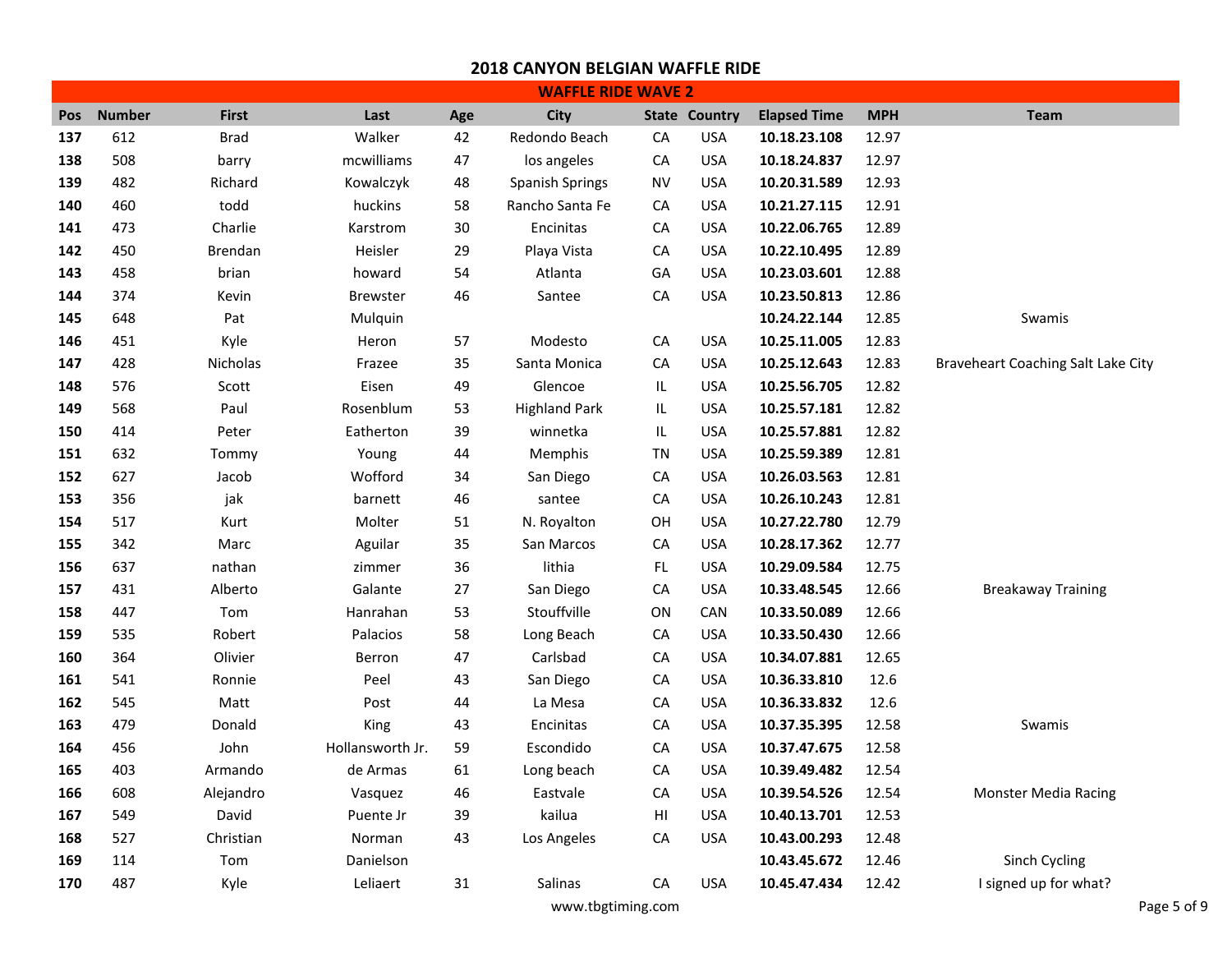|            | <b>WAFFLE RIDE WAVE 2</b> |              |                |     |                      |            |                      |                     |            |                       |  |  |
|------------|---------------------------|--------------|----------------|-----|----------------------|------------|----------------------|---------------------|------------|-----------------------|--|--|
| <b>Pos</b> | <b>Number</b>             | <b>First</b> | Last           | Age | <b>City</b>          |            | <b>State Country</b> | <b>Elapsed Time</b> | <b>MPH</b> | Team                  |  |  |
| 171        | 454                       | Jerod        | Hitzel         | 34  | San Diego            | CA         | <b>USA</b>           | 10.45.48.746        | 12.42      |                       |  |  |
| 172        | 616                       | Zachary      | Weidenaar      | 35  | Lansing              | IL         | <b>USA</b>           | 10.45.51.574        | 12.42      | MOX MULTISPORT        |  |  |
| 173        | 635                       | Nicolas      | Zafiroglu      | 49  | Dublin               | CA         | <b>USA</b>           | 10.48.57.884        | 12.36      |                       |  |  |
| 174        | 538                       | keith        | pask           | 44  | edmonton             | AB         | CAN                  | 10.49.04.565        | 12.36      |                       |  |  |
| 175        | 590                       | Dean         | Snihur         | 39  | Edmonton             | AB         | CAN                  | 10.49.04.724        | 12.36      | iGregari              |  |  |
| 176        | 367                       | Steve        | <b>Biggs</b>   | 50  | Clayton              | СA         | <b>USA</b>           | 10.51.26.143        | 12.31      | <b>CBRE Racing</b>    |  |  |
| 177        | 601                       | Bear         | Thompson       | 61  | <b>Thousand Oaks</b> | ${\sf CA}$ | <b>USA</b>           | 10.51.27.188        | 12.31      |                       |  |  |
| 178        | 633                       | Will         | Young          | 31  | Ventura              | СA         | <b>USA</b>           | 10.51.30.853        | 12.31      | I signed up for what? |  |  |
| 179        | 624                       | Adam         | Willner        | 52  | MILL VALLEY          | СA         | <b>USA</b>           | 10.52.24.783        | 12.3       |                       |  |  |
| 180        | 555                       | Eric         | Reed           | 43  | La Mesa              | CA         | <b>USA</b>           | 10.53.08.148        | 12.28      |                       |  |  |
| 181        | 567                       | David        | Rosen          | 45  | Beaverton            | OR         | <b>USA</b>           | 10.53.10.676        | 12.28      |                       |  |  |
| 182        | 631                       | Michael      | Yip            | 38  | La Mesa              | CA         | <b>USA</b>           | 10.53.10.916        | 12.28      |                       |  |  |
| 183        | 392                       | Hugh         | Chung          | 39  | Fullerton            | CA         | <b>USA</b>           | 10.56.31.592        | 12.22      |                       |  |  |
| 184        | 525                       | Jeff         | Nickell        | 61  | Whittier             | ${\sf CA}$ | <b>USA</b>           | 10.56.55.756        | 12.21      |                       |  |  |
| 185        | 588                       | Jeffrey      | Smith          | 35  | Seattle              | <b>WA</b>  | <b>USA</b>           | 10.57.15.417        | 12.21      |                       |  |  |
| 186        | 371                       | Arnold       | Blankenship    | 51  | San Diego            | CA         | <b>USA</b>           | 10.58.15.787        | 12.19      |                       |  |  |
| 187        | 457                       | Chris        | Homel          | 51  | Woodland Hills       | ${\sf CA}$ | <b>USA</b>           | 11.01.27.417        | 12.13      |                       |  |  |
| 188        | 357                       | John         | Baron          | 36  | San Diego            | СA         | <b>USA</b>           | 11.04.27.824        | 12.07      |                       |  |  |
| 189        | 630                       | Robert       | Yates          | 36  | <b>Studio City</b>   | ${\sf CA}$ | <b>USA</b>           | 11.04.34.396        | 12.07      |                       |  |  |
| 190        | 402                       | Bowen        | Dazey          | 36  | CARNATION            | WA         | <b>USA</b>           | 11.05.30.654        | 12.05      |                       |  |  |
| 191        | 429                       | Alex         | Freitas        | 30  | Pasadena             | CA         | <b>USA</b>           | 11.07.52.869        | 12.01      |                       |  |  |
| 192        | 452                       | STEPHEN      | <b>HIGGINS</b> | 58  | san pedro            | ${\sf CA}$ | <b>USA</b>           | 11.08.04.107        | 12.01      |                       |  |  |
| 193        | 358                       | jeremy       | barrett        | 56  | <b>Culver City</b>   | <b>UNK</b> | <b>USA</b>           | 11.09.18.128        | 11.99      |                       |  |  |
| 194        | 339                       | Dan          | Quick          |     |                      |            |                      | 11.09.18.847        | 11.99      |                       |  |  |
| 195        | 494                       | Matt         | Lyman          | 48  | Hermosa Baech        | CA         | <b>USA</b>           | 11.09.21.041        | 11.98      |                       |  |  |
| 196        | 561                       | Will         | Ritchie        | 34  | Encinitas            | СA         | <b>USA</b>           | 11.14.04.644        | 11.9       |                       |  |  |
| 197        | 395                       | Alejandro    | Colmenero      | 29  | cuernavaca           | <b>UNK</b> | MEX                  | 11.16.43.496        | 11.85      | Atomika Racing        |  |  |
| 198        | 422                       | Guillermo    | Femat          | 43  | cuernavaca           | <b>UNK</b> | <b>MEX</b>           | 11.16.43.503        | 11.85      | Atomika Racing        |  |  |
| 199        | 506                       | <b>Brock</b> | McNally        | 46  | <b>TACOMA</b>        | <b>WA</b>  | <b>USA</b>           | 11.16.44.710        | 11.85      |                       |  |  |
| 200        | 534                       | Tollman      | Owens          | 41  | Portland             | <b>OR</b>  | <b>USA</b>           | 11.16.45.478        | 11.85      |                       |  |  |
| 201        | 449                       | Johnny       | Haygood        | 21  | Chino Hills          | СA         | <b>USA</b>           | 11.17.18.976        | 11.84      |                       |  |  |
| 202        | 445                       | Robert       | Halton         | 45  | Seattle              | WA         | <b>USA</b>           | 11.19.21.113        | 11.81      |                       |  |  |
| 203        | 652                       | <b>BUTCH</b> | PURGANAN       | 41  | SEATTLE              | WA         | <b>USA</b>           | 11.19.21.456        | 11.81      |                       |  |  |
| 204        | 507                       | Chad         | McWhinnie      | 48  | Tucson               | AZ         | <b>USA</b>           | 11.19.54.912        | 11.8       |                       |  |  |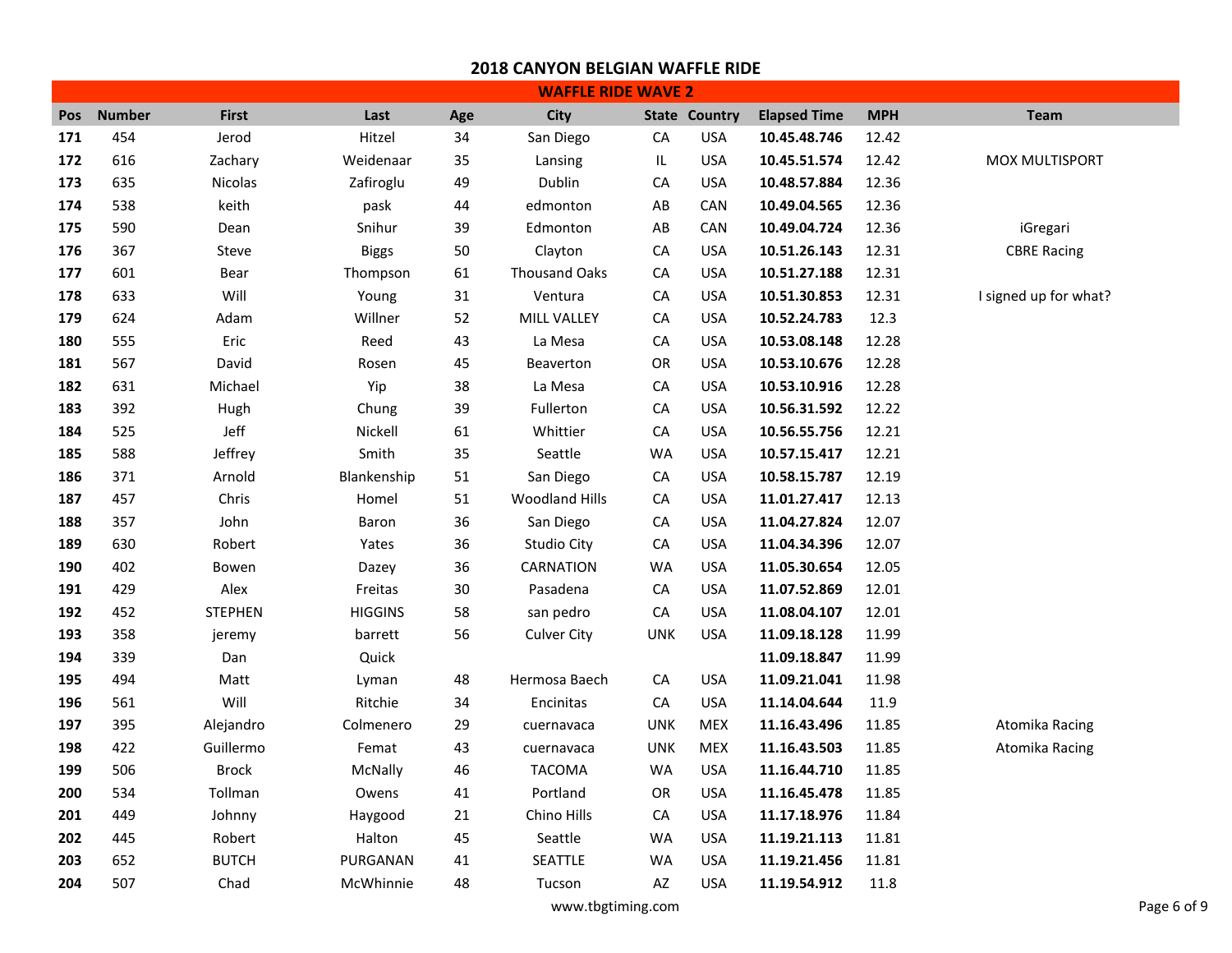|            |               |              |                 |     | <b>WAFFLE RIDE WAVE 2</b> |            |                      |                     |            |                      |
|------------|---------------|--------------|-----------------|-----|---------------------------|------------|----------------------|---------------------|------------|----------------------|
| Pos        | <b>Number</b> | <b>First</b> | Last            | Age | <b>City</b>               |            | <b>State Country</b> | <b>Elapsed Time</b> | <b>MPH</b> | <b>Team</b>          |
| 205        | 495           | jeffrey      | lyon            | 46  | orinda                    | ${\sf CA}$ | <b>USA</b>           | 11.20.36.552        | 11.79      |                      |
| 206        | 574           | Nick         | Sciarrilli      | 36  | Irvine                    | ${\sf CA}$ | <b>USA</b>           | 11.21.37.976        | 11.77      |                      |
| 207        | 522           | Howard       | Nemetz          | 61  | Los Angeles               | CA         | <b>USA</b>           | 11.24.23.070        | 11.72      |                      |
| 208        | 421           | Louie        | Felix           | 46  | Idyllwild                 | СA         | <b>USA</b>           | 11.25.54.974        | 11.7       |                      |
| 209        | 599           | Joey         | Tanner          | 32  | Chino                     | ${\sf CA}$ | <b>USA</b>           | 11.25.56.517        | 11.69      |                      |
| 210        | 504           | alain        | Mazer           | 48  | <b>VISTA</b>              | СA         | <b>USA</b>           | 11.30.48.160        | 11.61      |                      |
| 211        | 638           | Jim          | Watson          |     |                           |            | <b>USA</b>           | 11.31.17.914        | 11.6       | <b>Survival Camp</b> |
| 212        | 518           | John         | Moore           | 54  | <b>Bonita</b>             | CA         | <b>USA</b>           | 11.37.16.274        | 11.5       |                      |
| 213        | 440           | Michael      | Goodman         | 54  | Valley Village            | CA         | <b>USA</b>           | 11.37.24.587        | 11.5       |                      |
| 214        | 443           | Eric         | Gressler        | 50  | <b>Burbank</b>            | ${\sf CA}$ | <b>USA</b>           | 11.37.24.637        | 11.5       |                      |
| 215        | 472           | Eric         | Kalvelage       | 37  | Encinitas                 | СA         | <b>USA</b>           | 11.37.43.013        | 11.5       |                      |
| 216        | 573           | Tim          | Schroepfer      | 58  | North Mankato             | MN         | <b>USA</b>           | 11.37.50.520        | 11.5       |                      |
| 217        | 35            | Peter        | Andrews         | 41  | Las Vegas                 | ΝV         | <b>USA</b>           | 11.39.58.576        | 11.46      |                      |
| 218        | 344           | espertias    | alvarez         | 39  | Noth LASVEGAS             | <b>NV</b>  | <b>USA</b>           | 11.40.00.970        | 11.46      |                      |
| 219        | 526           | alex         | nieroth         | 66  | oakley                    | UT         | <b>USA</b>           | 11.45.30.478        | 11.37      |                      |
| 220        | 459           | andrew       | howell          | 26  | scottsdale                | AZ         | <b>USA</b>           | 11.46.07.322        | 11.36      |                      |
| 221        | 388           | Anthony      | Casarona        | 44  | Scottsdale                | AZ         | <b>USA</b>           | 11.59.56.123        | 11.14      |                      |
| 222        | 391           | David Wei    | Chuang          | 53  | Portland                  | OR         | <b>USA</b>           | 12.02.28.788        | 11.1       |                      |
| 223        | 598           | Marvin       | Suntonvipart    | 43  | PLAYA DEL REY             | CA         | <b>USA</b>           | 12.11.33.144        | 10.97      |                      |
| 224        | 352           | Michael      | Askew           | 35  | Alhambra                  | ${\sf CA}$ | <b>USA</b>           | 12.20.20.573        | 10.84      |                      |
| 225        | 442           | tom          | greek           | 46  | lo angeles                | ${\sf CA}$ | <b>USA</b>           | 12.20.24.723        | 10.83      | GSC                  |
| 226        | 649           | Vincent      | Casiano         |     |                           |            |                      | 12.49.43.934        | 10.42      | Team Ninja           |
| 227        | 423           | David        | Fogelson        | 66  | Pacific Palisades         | ${\sf CA}$ | <b>USA</b>           | 12.49.43.934        | 10.42      |                      |
| <b>DNF</b> | 354           | James        | <b>Baker</b>    | 55  | San Jose                  | CA         | <b>USA</b>           | --.--               | 0          |                      |
| <b>DNF</b> | 355           | Matthew      | <b>Baldwin</b>  | 39  | Lithia                    | FL.        | <b>USA</b>           | --.--               | 0          |                      |
| <b>DNF</b> | 373           | Rob          | <b>Braid</b>    | 51  | Westlake Village          | ${\sf CA}$ | <b>USA</b>           | 05.53.40.784        | 22.68      |                      |
| <b>DNF</b> | 407           | justin       | dillon          | 37  | Dana Point                | СA         | <b>USA</b>           | --.--               | 0          |                      |
| <b>DNF</b> | 411           | Marcus       | Duda            | 61  | Greensboro                | NC         | <b>USA</b>           | 01.48.21.595        | 74.03      |                      |
| <b>DNF</b> | 430           | Ben          | Frost           | 34  | Santa Monica              | СA         | <b>USA</b>           | 09.59.12.237        | 13.39      |                      |
| <b>DNF</b> | 478           | David        | Kim             | 44  | Venice                    | ${\sf CA}$ | <b>USA</b>           | 10.20.07.451        | 12.94      |                      |
| <b>DNF</b> | 496           | MICHAEL      | MACARE          | 44  | Carlsbad                  | СA         | <b>USA</b>           | --.--               | 0          |                      |
| <b>DNF</b> | 520           | Yoshi        | Nakayama        | 55  | Hacienda Heights          | СA         | <b>USA</b>           | --.--               | 0          |                      |
| <b>DNF</b> | 528           | Toby         | Northcote-Smith | 45  | <b>Studio Clty</b>        | CA         | <b>USA</b>           | 05.53.40.542        | 22.68      |                      |
| <b>DNF</b> | 547           | marg         | Prince          | 53  | El Segundo                | CA         | <b>USA</b>           | 05.58.09.091        | 22.4       |                      |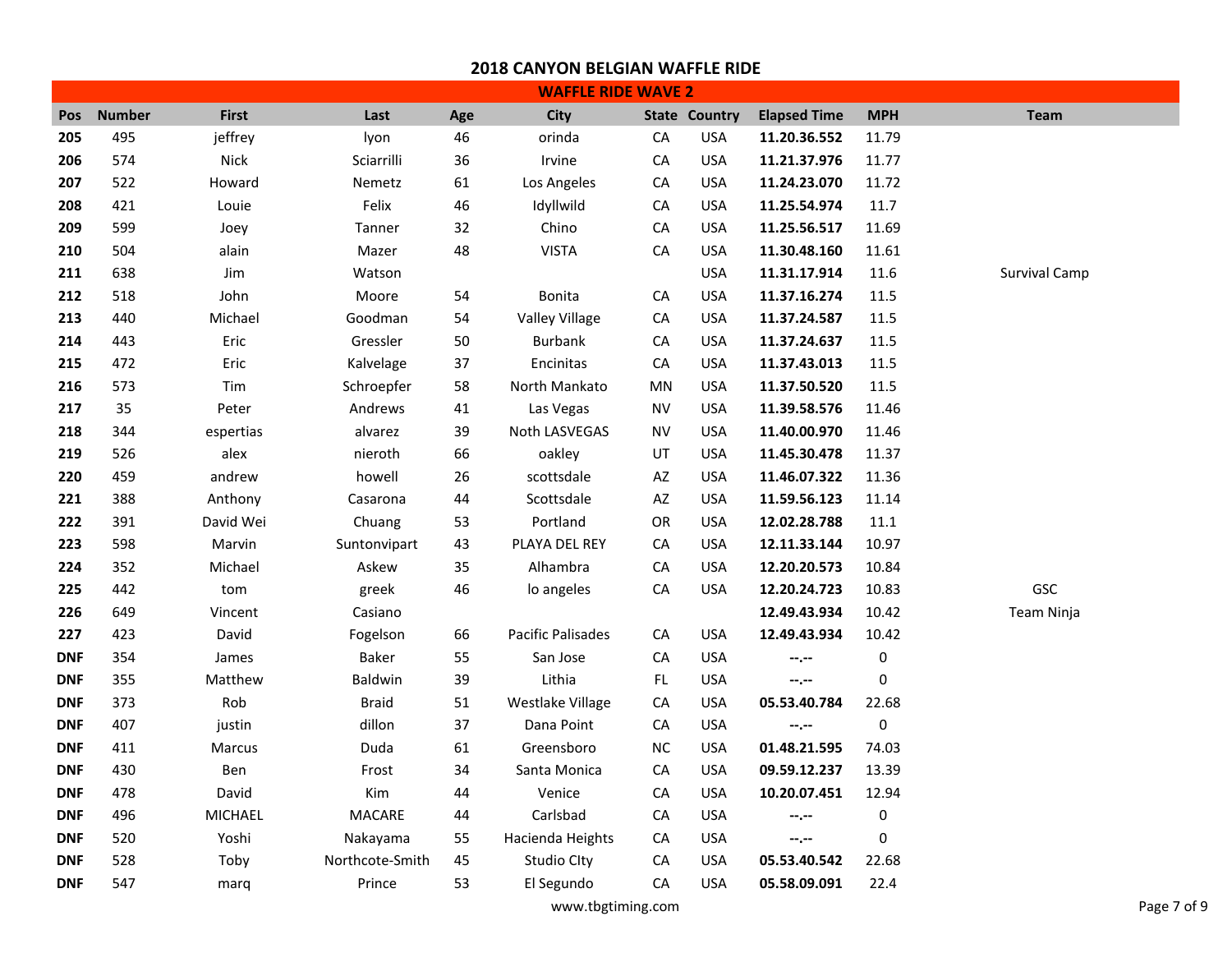|            |               |               |               |     | <b>WAFFLE RIDE WAVE 2</b> |            |                      |                     |            |                    |
|------------|---------------|---------------|---------------|-----|---------------------------|------------|----------------------|---------------------|------------|--------------------|
| Pos        | <b>Number</b> | <b>First</b>  | Last          | Age | City                      |            | <b>State Country</b> | <b>Elapsed Time</b> | <b>MPH</b> | Team               |
| <b>DNF</b> | 548           | mike          | pubentz       | 58  | Escondido                 | CA         | <b>USA</b>           | 06.00.21.534        | 22.26      |                    |
| <b>DNF</b> | 597           | Shawn         | Stinson       | 53  | Park City                 | UT         | <b>USA</b>           | 06.00.21.476        | 22.26      |                    |
| <b>DNF</b> | 645           | Richardo      | Cecena        |     |                           |            |                      | 05.39.42.916        | 23.61      | Halo Headband      |
| <b>DNS</b> | 341           | John          | Acosta        | 43  | San Diego                 | ${\sf CA}$ | <b>USA</b>           | --.--               | $\pmb{0}$  |                    |
| <b>DNS</b> | 346           | Shant         | Anan          | 54  | Santa monica              | CA         | <b>USA</b>           | --.--               | $\pmb{0}$  |                    |
| <b>DNS</b> | 353           | Duc           | Au            | 53  | Ladera Ranch              | СA         | <b>USA</b>           | --.--               | 0          |                    |
| <b>DNS</b> | 378           | Craig         | Brown         | 54  | New York                  | NY         | <b>USA</b>           | $-1 - 1 - 1 = 0$    | 0          |                    |
| <b>DNS</b> | 379           | <b>JORDAN</b> | <b>BROWN</b>  | 39  | <b>HUNTINGTON BEACH</b>   | СA         | <b>USA</b>           | --.--               | 0          |                    |
| <b>DNS</b> | 381           | Barry         | Burke         | 57  | Laguna Niguel             | ${\sf CA}$ | <b>USA</b>           | --.--               | 0          | NINETY7            |
| <b>DNS</b> | 382           | Chad          | <b>Burt</b>   | 53  | Sandy                     | UT         | <b>USA</b>           | --.--               | 0          |                    |
| <b>DNS</b> | 385           | John          | Camerino      | 49  | San Diego                 | ${\sf CA}$ | <b>USA</b>           | --.--               | 0          |                    |
| <b>DNS</b> | 389           | Alec          | Castellanos   | 36  | <b>OAKLAND</b>            | СA         | <b>USA</b>           | --.--               | 0          |                    |
| <b>DNS</b> | 396           | Erik          | Conklin       | 46  | Carlsbad                  | ${\sf CA}$ | <b>USA</b>           | --.--               | 0          | Swamis             |
| <b>DNS</b> | 397           | Graham        | Cooper        | 48  | Piedmont                  | СA         | <b>USA</b>           | --.--               | 0          |                    |
| <b>DNS</b> | 404           | Tom           | Diep          | 45  | San Jose                  | ${\sf CA}$ | <b>USA</b>           | $-1$ , $-1$         | 0          |                    |
| <b>DNS</b> | 405           | eric          | Dieterman     | 50  | Cypress                   | ${\sf CA}$ | <b>USA</b>           | --.--               | 0          |                    |
| <b>DNS</b> | 408           | Robb          | Dorf          | 49  | Irvine                    | ${\sf CA}$ | <b>USA</b>           | --.--               | $\pmb{0}$  |                    |
| <b>DNS</b> | 409           | Renato        | dos Anjos     | 45  | Encino                    | СA         | <b>USA</b>           | --.--               | 0          |                    |
| <b>DNS</b> | 425           | <b>SCOTT</b>  | <b>FORMAN</b> | 47  | Albuquerque               | NM         | <b>USA</b>           | --.--               | 0          |                    |
| <b>DNS</b> | 427           | Blair         | Fraley        | 55  | <b>Boulder</b>            | CO         | <b>USA</b>           | --.--               | 0          |                    |
| <b>DNS</b> | 432           | Richard       | Geraghty      | 46  | El Cajon                  | CA         | <b>USA</b>           | --.--               | 0          |                    |
| <b>DNS</b> | 435           | Ken           | Gibson        | 62  | Alpine                    | СA         | <b>USA</b>           | --.--               | 0          |                    |
| <b>DNS</b> | 453           | Todd          | Hinders       | 47  | Hillsborough              | ${\sf CA}$ | <b>USA</b>           | --.--               | $\pmb{0}$  | <b>Team Fontes</b> |
| <b>DNS</b> | 465           | roger         | ivey          | 47  | st george                 | UT         | <b>USA</b>           | --.--               | 0          |                    |
| <b>DNS</b> | 466           | <b>Brian</b>  | Jackson       | 31  | Pomona                    | ${\sf CA}$ | <b>USA</b>           | $-1$ , $-1$         | 0          |                    |
| <b>DNS</b> | 469           | Richard       | Jensen        | 60  | Phoenix                   | AZ         | <b>USA</b>           | --.--               | 0          |                    |
| <b>DNS</b> | 470           | Justin        | Johnson       | 49  | Mount Pleasant            | <b>SC</b>  | <b>USA</b>           | --.--               | 0          |                    |
| <b>DNS</b> | 471           | Michael       | Kalenda       | 34  | Sherman Oaks              | СA         | <b>USA</b>           | --.--               | 0          |                    |
| <b>DNS</b> | 483           | Ryan          | Krasner       | 34  | La Jolla                  | CA         | <b>USA</b>           | --.--               | 0          |                    |
| <b>DNS</b> | 485           | Adam          | LaFountain    | 33  | Pasadena                  | СA         | <b>USA</b>           | --.--               | 0          | <b>RCCLA</b>       |
| <b>DNS</b> | 492           | <b>FELIPE</b> | LOUREIRO      | 42  | SAN DIEGO                 | СA         | <b>USA</b>           | --.--               | 0          |                    |
| <b>DNS</b> | 503           | Thomas        | Matlack       | 53  | <b>Brookline</b>          | MA         | <b>USA</b>           | --.--               | 0          |                    |
| <b>DNS</b> | 505           | Rick          | McKee         | 44  | Huntington Beach          | CA         | <b>USA</b>           | --.--               | 0          |                    |
| <b>DNS</b> | 512           | Andrew        | Messick       | 54  | Tampa                     | FL         | <b>USA</b>           | --.--               | 0          |                    |